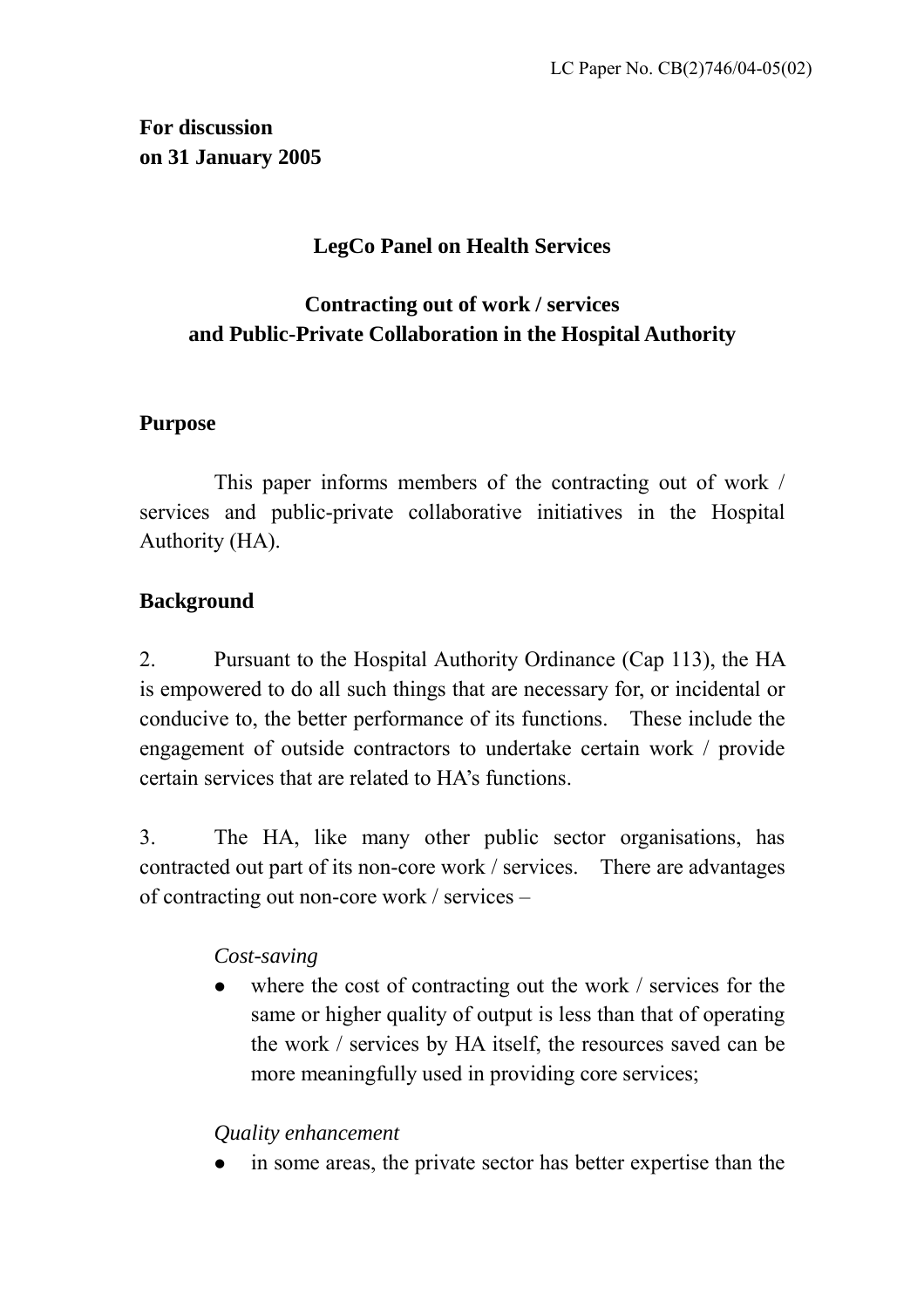HA in providing the service, e.g. car park management, pest control service and biomedical engineering services. Contracting the work / services to the private sector can bring about enhancement in the quality of service, and in some circumstances, partnership development in the longer term in technology enhancement;

*Containing the size of the organization*

by contracting out some non-core work / services, the size of HA can be contained, giving rise to more efficient internal administration.

With effective contract management measures put in place, these collaborative efforts with the private sector have achieved win-win outcomes for the HA and its contractors.

4. Public-private partnership (PPP) also involves the provision of certain services by the private sector. The difference between PPP and standard contracting out is that the former usually involves an input by both sides (hence "partnership"). The input by the public sector partner can take the form of hardware or other resources like land or facilities. Another difference between PPP and standard contracting out is that the former achieves benefits by ensuring a comprehensive approach to the delivery of services over a long time frame. The benefits of adopting a PPP approach, in addition to those of standard contracting out, include -

- allowing HA more room to focus on its core business functions;
- achieving through a quicker and less costly way to upgrade existing public service by utilizing the expertise of a specialist service provider, and its technology and better practices;
- gaining better value for money including quality improvement compared with internal provision.
- 5. The HA has in place rigorous vetting and selection systems for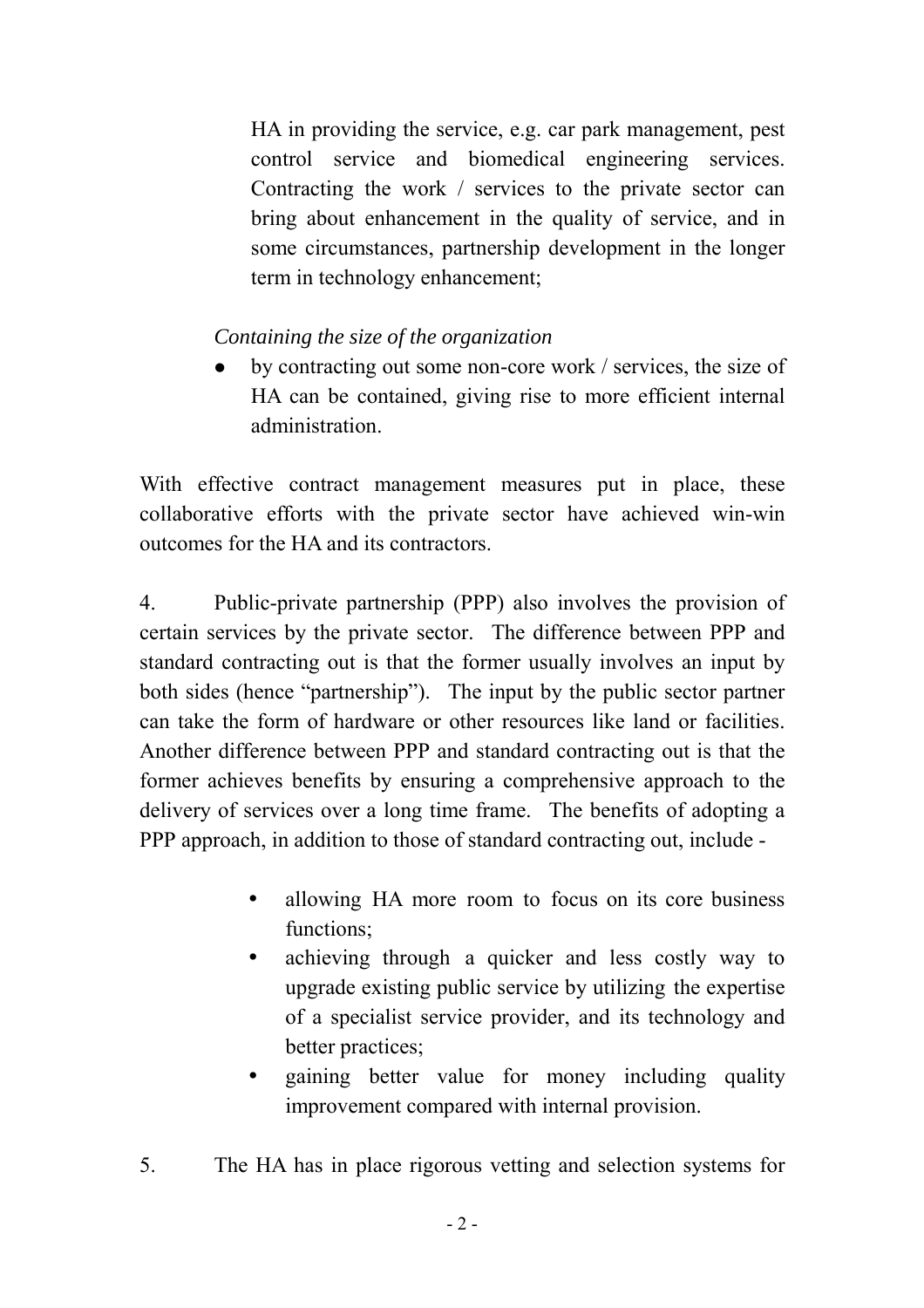identifying the best provider of the service for both standard contracting out and PPP projects. HA adopts an open tender system with full compliance to the Agreement on Government Procurement of the World Trade Organization. Approval of tender selection and recommendations is subject to the tender boards established in HA.

6. When the HA considers launching any projects, being a caring and accountable organization, we are conscious about the possible impact to staff and will balance the pros and cons of every option. In view of staff relations, the HA always makes its best effort in strengthening staff communication and consultation, listening to staff concerns and offering timely care and support to staff throughout the process.

# **Public-Private Partnership in food services in the NTW and KC Clusters**

7. A background note of the latest large-scale PPP initiative, viz. the provision of food services to hospitals in the New Territories West and Kowloon Central Clusters, is at the Annex.

## **Advice Sought**

8. Members are invited to note the content of this paper.

**Hospital Authority Health, Welfare and Food Bureau January 2005**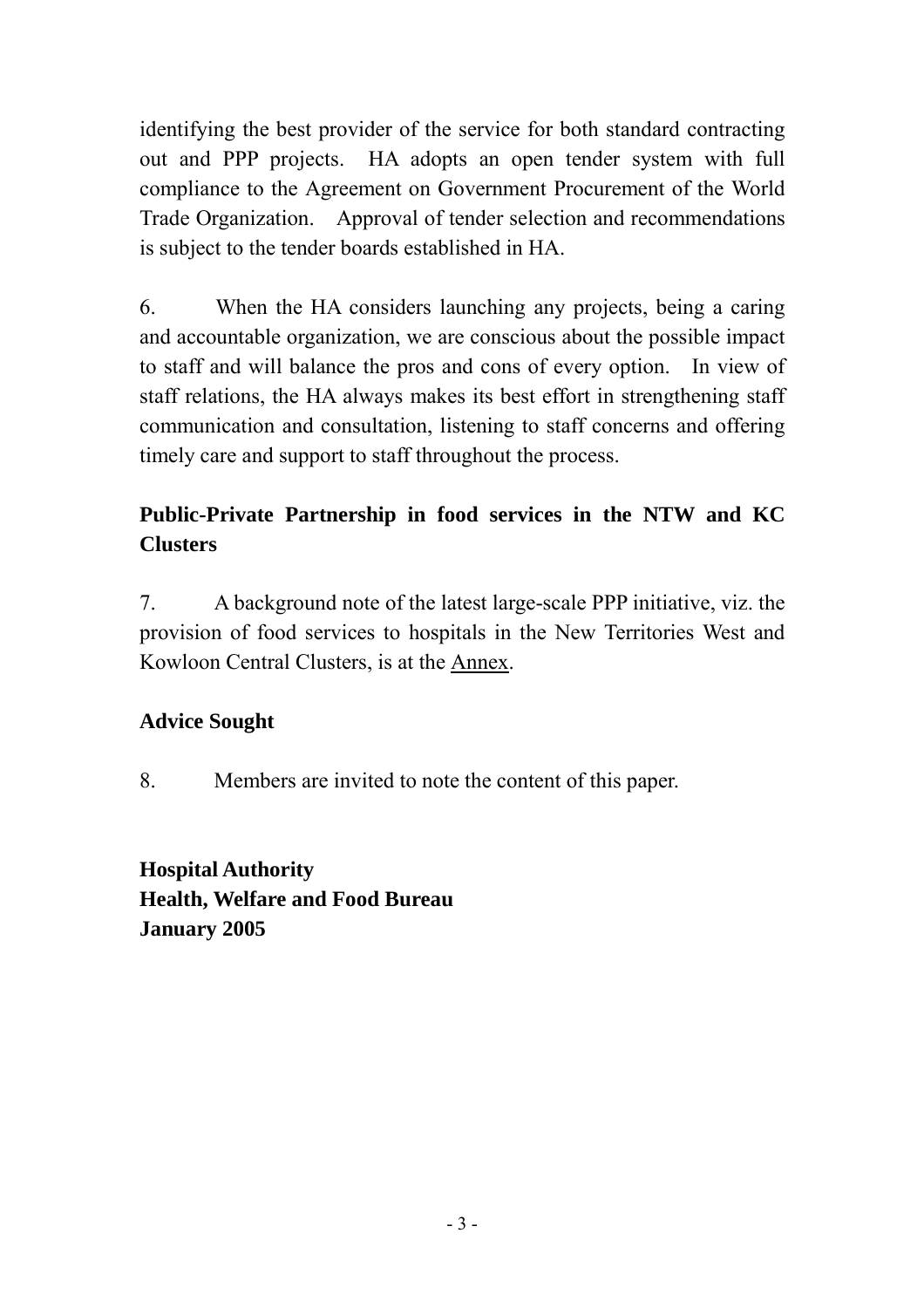#### Annex

#### **Public-Private Partnership Project on Food Services**

#### **Background**

Most public hospitals under the Hospital Authority (HA) operate their own kitchens to provide meals for patients. At present, HA has three central kitchens, which are located in the Pamela Youde Nethersole Eastern Hospital, North District Hospital and Castle Peak Hospital, to provide centralised food service to certain public hospitals on Hong Kong Island, Kowloon and the New Territories respectively.

2. In view of the successful overseas experience in the provision of public services through public-private partnership (PPP), the HA formally commissioned an outside consultant in 2000 to conduct a comprehensive study to explore the feasibility of operating food services, one of its non-core services, through PPP, and to gauge the potential market response. The study concluded that not only was the idea feasible, it could also enable the HA to achieve more efficient use of existing resources and facilities. In September and November 2003, the Supporting Services Development Committee of the HA Board decided to conduct a study on the introduction of a PPP project in the New Territories West (NTW) and Kowloon Central (KC) Hospital Clusters. In the study, the HA would take into account various relevant factors, including the strength of prospective contractors, their economies of scale and potential risks, and balance those factors against the possible impact on HA staff.

### **The PPP Project**

3. The idea of the PPP project is to take advantage of the technology know-how and professional knowledge of the private sector, so as to bring continuous improvements to the standard of food services for patients while achieving greater cost-effectiveness and operational efficiency.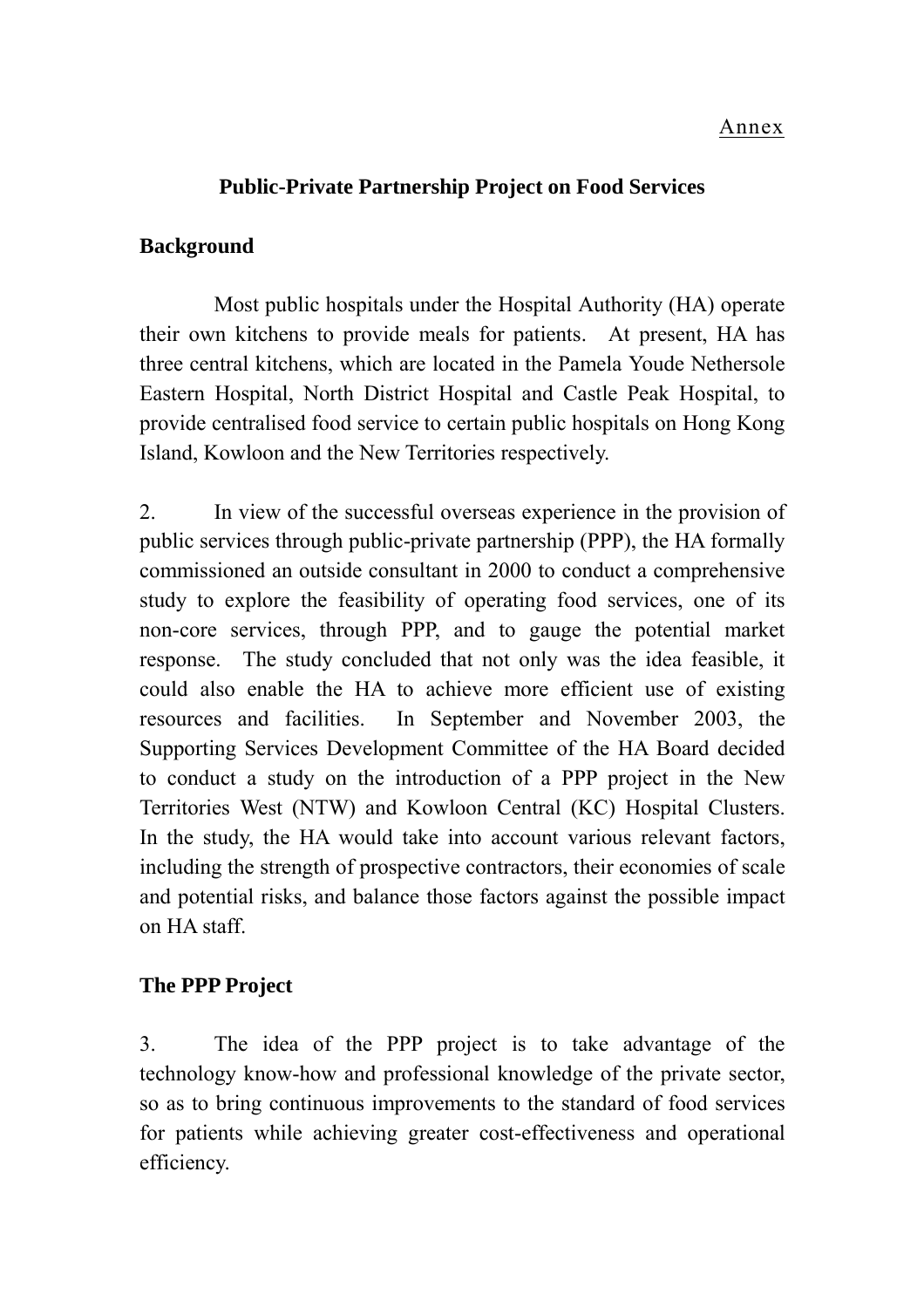4. The PPP project will be piloted in the NTW and KC Clusters only. Under the project, the HA would request its private sector partner to purchase and put to full use all of the cook-chill facilities<sup>[1](#page-4-0)</sup> at the Castle Peak Hospital.

5. In drawing up its invitation for proposals and the selection criteria, the HA had taken into account the special needs of patients and made reference to the experience of both the government and overseas organisations in PPP projects. The HA will carefully and meticulously examine the proposals submitted by prospective contractors on the basis of the selection criteria and ensure that the vetting process is conducted in an equitable and fair manner.

6. In vetting the proposals, HA will make full assessment of the contractors' capability and experience in cook-chill technology, their background, the feasibility of their proposals, staff arrangements and pricing, etc. As regards the service period, it is tentatively set at ten years, in view of the huge investment in facilities and infrastructure involved as well as the relatively long payback period. If the project is successful, the HA would look to establish a long-term relation with the contractor.

7. To facilitate the Vetting Committee in examining the proposals and selecting a suitable service provider, prospective contractors are required to submit the following information:

a. Company background and other relevant information;

 $\overline{a}$ 

<span id="page-4-0"></span><sup>1</sup> The cook-chill technology refers to the use of advanced equipment, such as water/air-cooled chillers to maintain food freshness by rapidly cooling down cooked food from 75°C or above to 3°C or below within two hours. Rapid cooling helps prevent cooked food from being exposed to the hazardous temperature range of  $4^{\circ}C$  to  $60^{\circ}C$ , which promotes bacterial growth. The chilled food will then be stored at chillers where the temperature is kept at a level close to the freezing point. As such, food can be stored safe for up to more than a month, and can be fit for consumption when required after reheat. This technology has been widely adopted by the catering industry.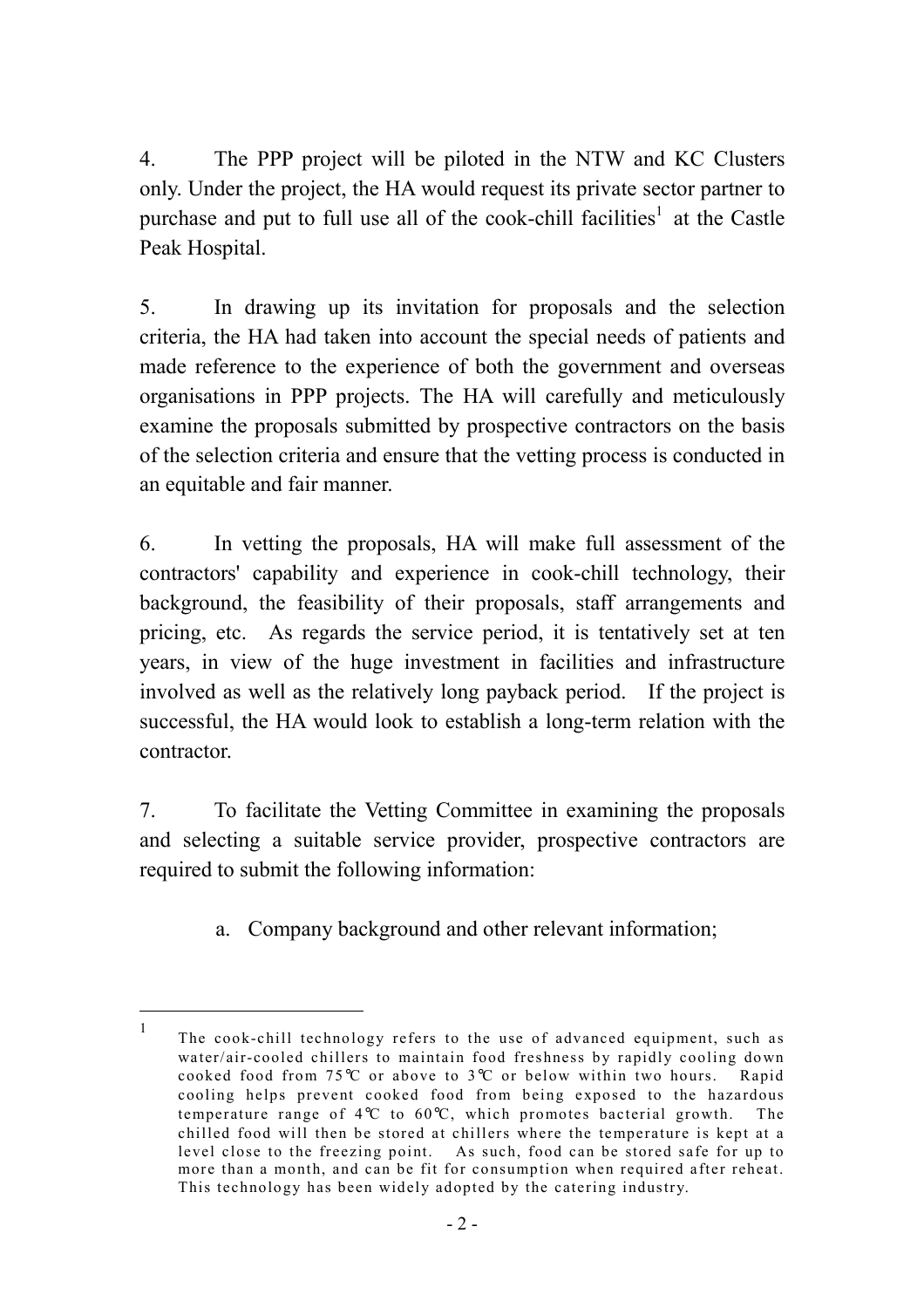- b. Details of their proposal:
	- $\triangleright$  arrangements for the supply of meals to patients in the NTW and KC Clusters;
	- ¾ Risk management and contingency measures;
	- $\triangleright$  Quality assurance and inspection;
	- $\triangleright$  Maintenance of equipment and facilities;
	- $\triangleright$  Human resources strategies (including relevant policies and arrangements for absorbing existing HA staff, etc.);
- c. Performance and effectiveness assessment;
- d. Food Pricing; and
- e. Others: investment plan, contingency plan, insurance and intellectual property, etc.

8. The HA would proceed with the PPP project only if the proposals submitted by prospective contractors can meet the original targets of the HA. Meanwhile, the HA would continue to improve the standard and efficiency of its own food services. It would carefully and objectively compare the cost effectiveness of providing such services internally against the engagement of a private partner. At this stage, the merit of the PPP project is being evaluated. The HA maintains an open mind on its implementation and no final decision has been made.

9. The HA has always attached great importance to the patients' needs, the quality and safety of patients' food, and the standard of its food services. Irrespective of whether the PPP project would be implemented, the HA will ensure that the standard of its food services in the future would not be lower than the current standard. In this connection, the HA has already put in place a stringent monitoring mechanism. This would provide assurance to the service standard and food quality under the PPP project, if it is implemented. The HA would also continue to make improvements to the monitoring mechanism from time to time.

### **Latest developments of the PPP Project**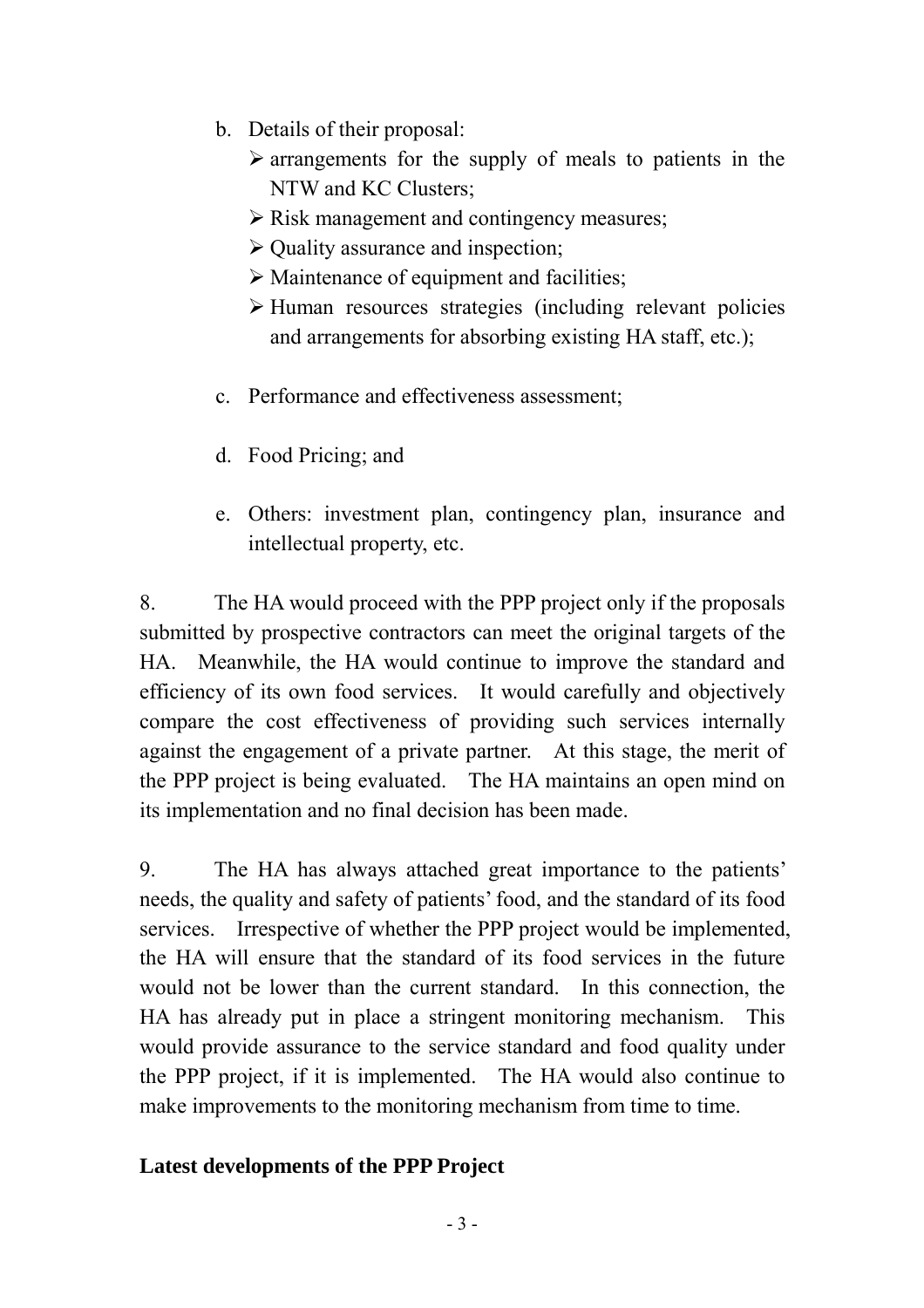10. The Vetting Committee is in the process of examining the proposals submitted by prospective contractors. Due to the complexity of the proposals, it is expected that the Committee will need some time to make a detailed evaluation before being able to decide on whether to implement the PPP project.

### **Impact on staff**

11. The PPP project, if taken forward, will only be piloted in the NTW and KC Clusters. In addition, general grade staff (such as Workmen, Foremen, Clerical Officers) of the catering department of HA would not be directly affected. If the PPP project is implemented, it is expected that Chefs and Cooks will be the only staff who would be directly affected and the number of such staff will be quite small.

12. If a suitable partner for the PPP project can be successfully identified after stringent vetting of the proposals as planned, the HA will, after the contract has been formally awarded, make appropriate arrangements for the affected Chefs and Cooks.

- a. Chefs and Cooks who are civil servants would be transferred to hospitals clusters not covered by the PPP project. They would continue to serve the HA in the same capacity;
- b. Chefs and Cooks who are HA staff may opt for the Voluntary Early Retirement Programme which is specifically offered to them (Chefs and Cooks in Clusters not covered by the PPP project may also opt to join the Programme). This Programme offers ex-gratia payment and terms to attract staff interest;
- c. Chefs and Cooks, who are HA staff and opt not to join the Voluntary Early Retirement Programme, will be transferred to other suitable posts to fill existing vacancies. Retraining will be provided, where necessary;